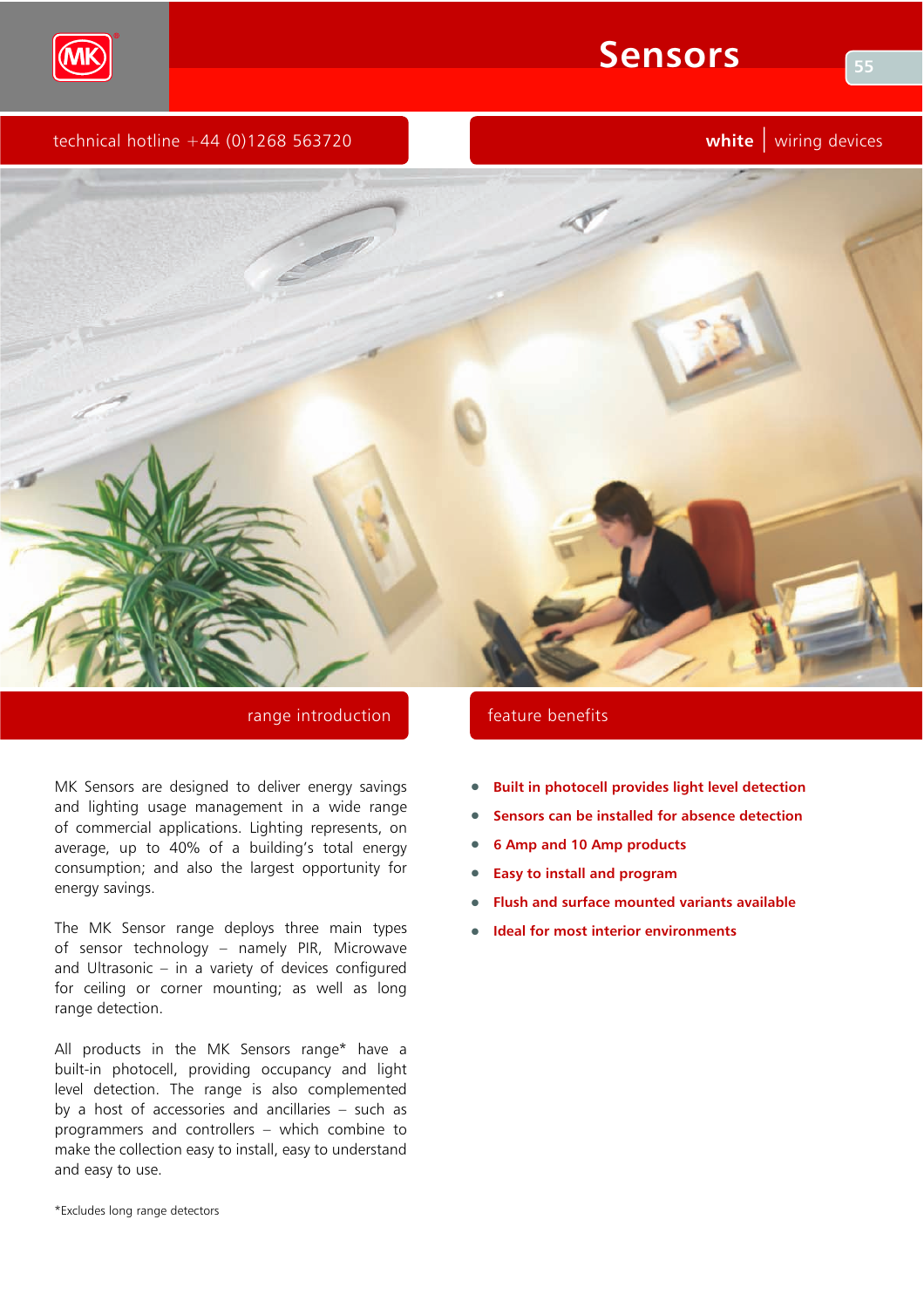

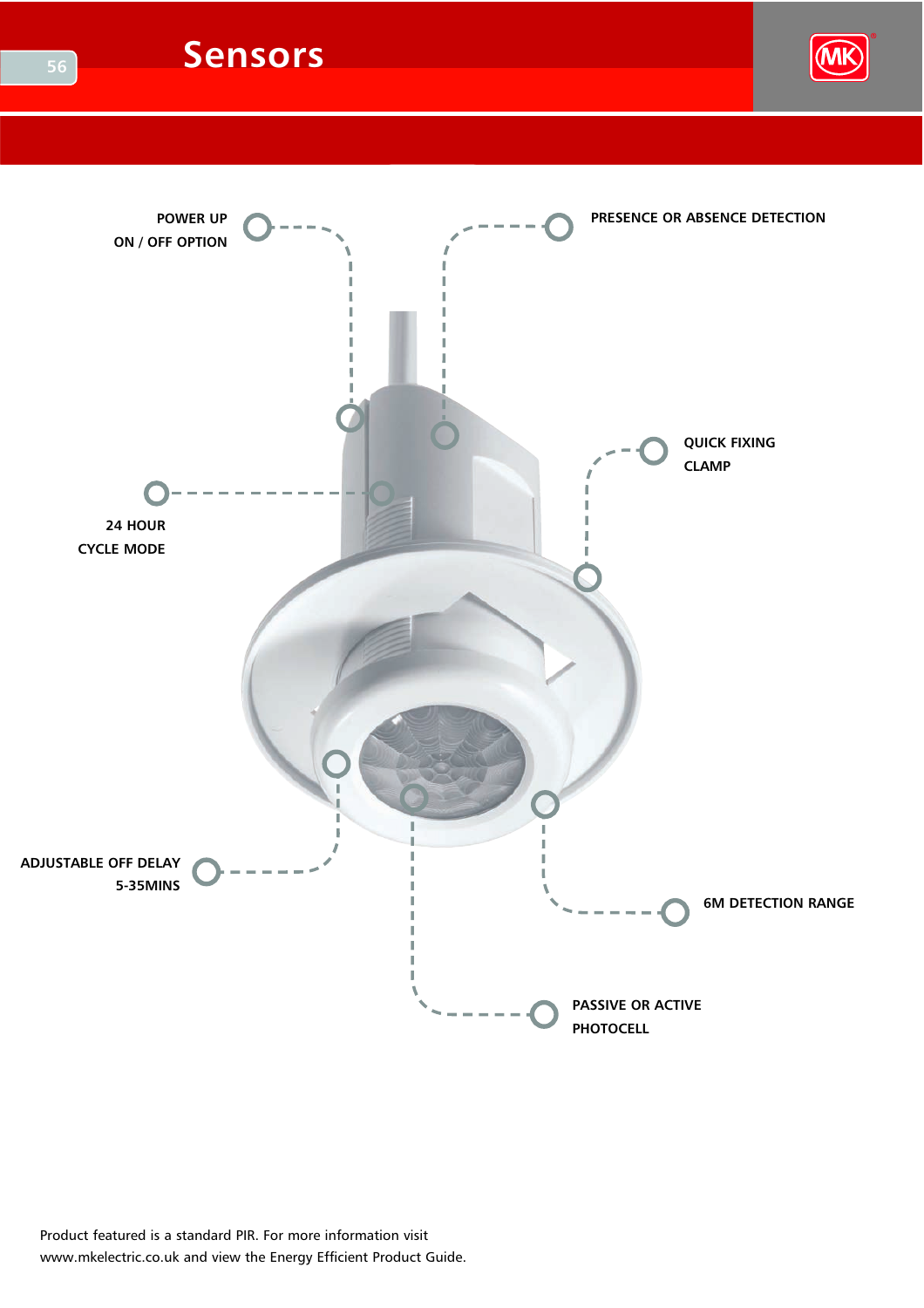

| technical hotline +44 (0)1268 563720         | wiring devices<br>white                                         |
|----------------------------------------------|-----------------------------------------------------------------|
| <b>Standard PIRs</b><br><b>Superior PIRs</b> | <b>Ultrasonic</b><br><b>Microwave Digital</b><br><b>Sensors</b> |



DIMENSIONS:<br>Slim: 65mm x 115mm<br>Surface: 100mm x 72mr

DIMENSIONS:<br>Slim: 65mm x 115mm<br>Surface: 100mm x 72mr

DIMENSIONS:<br>Ceiling: 100m x 72mn<br>Corner: 74mm x 95mr

DIMENSIONS:<br>Ceiling: 100m x 72mn<br>Corner: 74mm x 95mr